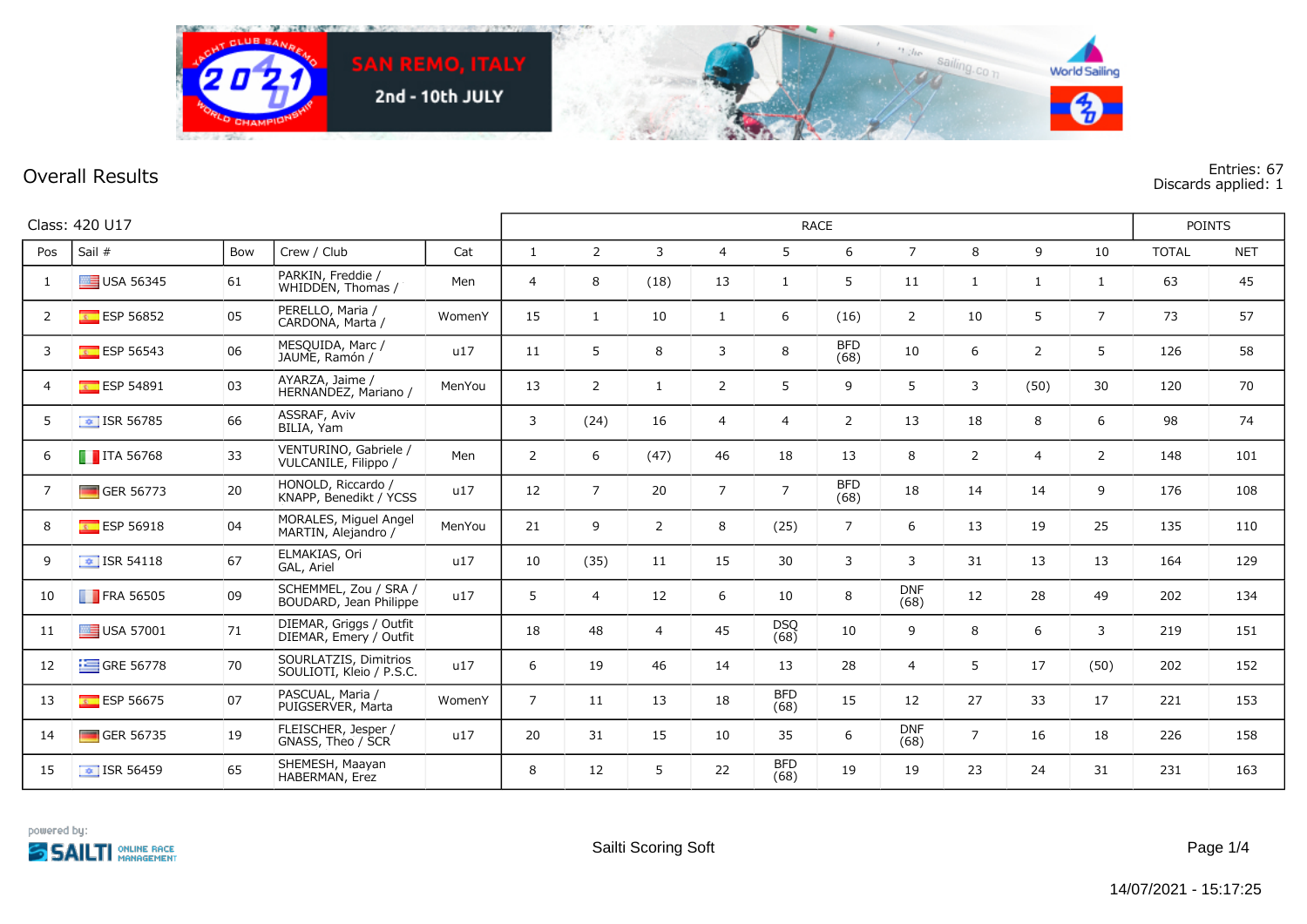| 16 | $\equiv$ GRE 56678       | 25 | BITROS, Dimitrios /<br>MICHALOPOULOS,            | u17    | $\mathbf{1}$ | 54   | 37             | 34                 | 22                 | 1                  | <b>BFD</b><br>(68) | 9              | 3                  | $\overline{4}$ | 233 | 165 |
|----|--------------------------|----|--------------------------------------------------|--------|--------------|------|----------------|--------------------|--------------------|--------------------|--------------------|----------------|--------------------|----------------|-----|-----|
| 17 | $\equiv$ USA 55494       | 59 | ULMER, Robert / LISOT<br>BECK, Asher / LISOT /   | Men    | 25           | 15   | (44)           | 9                  | 20                 | 21                 | $\overline{7}$     | 16             | 31                 | 24             | 212 | 168 |
| 18 | $\blacksquare$ POL 57045 | 51 | RUTKOWSKA, Paulina<br>WIELCZYK, Iga              | WomenY | 16           | 22   | (58)           | 12                 | 11                 | $\overline{4}$     | 24                 | 42             | 27                 | 11             | 227 | 169 |
| 19 | <b>ESP 57020</b>         | 02 | GARCIA, Nora / LENAM<br>VENTURA, Mariona /       | WomenY | 9            | 21   | 3              | (39)               | $\overline{2}$     | 34                 | 26                 | 24             | 25                 | 36             | 219 | 180 |
| 20 | $\equiv$ USA 57003       | 63 | WALSHE, Samara /<br>FOSTER, Lillie / Outfit      | Women  | 22           | 18   | 14             | 30                 | 9                  | 17                 | 16                 | 29             | <b>DNC</b><br>(68) | 26             | 249 | 181 |
| 21 | $\blacksquare$ ITA 57150 | 40 | FABBRINI, Flavio<br>PELUSO GAGLIONE,             | Men    | 14           | 37   | (50)           | 16                 | 49                 | 11                 | 15                 | 17             | 21                 | 22             | 252 | 202 |
| 22 | $\blacksquare$ FRA 56721 | 11 | PFAFF, Camille / SRH<br>NEVEU, Manuel / SRH      | u17    | 17           | 13   | 28             | 36                 | 39                 | <b>BFD</b><br>(68) | 23                 | 22             | 22                 | 10             | 278 | 210 |
| 23 | $\blacksquare$ ITA 56863 | 34 | IVALDI, Camilla / DE<br>PENSO, Gregorio / DE     |        | 42           | (47) | 24             | 17                 | 34                 | 23                 | 14                 | 21             | 20                 | 16             | 258 | 211 |
| 24 | $\blacksquare$ POR 56187 | 56 | UVA SANCHO, Francisco<br>VOZONE, José Maria /    | u17    | 34           | 3    | 9              | 20                 | 19                 | <b>BFD</b><br>(68) | 28                 | 25             | 51                 | 27             | 284 | 216 |
| 25 | $\equiv$ GRE 54484       | 69 | SOURLATZIS, Nikolaos /<br>GRISPOS, Eleftherios / | u17    | 31           | 34   | 19             | 23                 | <b>BFD</b><br>(68) | 24                 | 29                 | 15             | 35                 | 12             | 290 | 222 |
| 26 | $\Box$ GER 57148         | 21 | GERICKE, Severin / BYC<br>SCHWARZ, Xaver / BYC   | u17    | 28           | 14   | 51             | 28                 | 40                 | <b>BFD</b><br>(68) | 22                 | 20             | 9                  | 15             | 295 | 227 |
| 27 | $\blacksquare$ POL 55651 | 47 | DABROWSKI, Jeremi<br>BAZYLI, Mikołaj             | u17    | 24           | 17   | 25             | 41                 | <b>BFD</b><br>(68) | 29                 | <b>DNF</b><br>68   | $\overline{4}$ | $\overline{7}$     | 14             | 297 | 229 |
| 28 | $\equiv$ USA 55861       | 60 | MARTIN, Matias /<br>HELME, George / Indian       | Men    | 39           | 29   | 42             | 19                 | 26                 | 14                 | <b>DNF</b><br>(68) | 19             | 23                 | 21             | 300 | 232 |
| 29 | $\blacksquare$ SUI 54614 | 58 | ELBEL, Theo / SVT<br>KUSTER, Liam /              | u17    | 33           | 20   | 33             | (47)               | 41                 | 20                 | 20                 | 35             | 15                 | 23             | 287 | 240 |
| 30 | <b>FRA 56650</b>         | 10 | VANDI, Alice / SRA<br>BOURGEOIS, Juliette /      | u17    | 36           | 10   | 22             | <b>DNF</b><br>(68) | 15                 | 22                 | 35                 | 28             | 47                 | 35             | 318 | 250 |
| 31 | <b>FRA 56881</b>         | 12 | FLANDORFFER, Niclas /<br>MOHNS GHIGO, Teo /      | u17    | 19           | 23   | 30             | <b>DNF</b><br>(68) | 28                 | <b>BFD</b><br>68   | 33                 | 11             | 10                 | 38             | 328 | 260 |
| 32 | <b>FRA 56988</b>         | 13 | DEVILLE, Lou / SRA<br>PICOT, Emma / SN           | u17    | 37           | 51   | 21             | 27                 | 14                 | 12                 | 27                 | 46             | 30                 | (54)           | 319 | 265 |
| 33 | POL 56538                | 48 | KILAR, Natalia<br>MACKOWIAK, Maciej              | u17    | 35           | 16   | 26             | <b>DNF</b><br>(68) | 12                 | 18                 | 17                 | 52             | 39                 | 52             | 335 | 267 |
| 34 | GRE 56326                | 24 | SOTIRIOU, Panagiotis /<br>GIANNOULI, Danai /     | u17    | 48           | 57   | 17             | 11                 | 17                 | 37                 | 1                  | 48             | 53                 | (58)           | 347 | 289 |
| 35 | $\blacksquare$ GER 56681 | 18 | HELD, Clara /<br>VON LEPEL, Johanna /            | u17    | 46           | 39   | $\overline{7}$ | 5                  | 36                 | 33                 | <b>BFD</b><br>(68) | 37             | 42                 | 48             | 361 | 293 |
| 36 | GER 56610                | 17 | STEINLEIN, Valentina /<br>ADOLPH, Lea /          | u17    | 61           | 28   | 6              | 35                 | 27                 | <b>BFD</b><br>(68) | <b>DNF</b><br>68   | 50             | 11                 | 8              | 362 | 294 |
| 37 | $\blacksquare$ ITA 56523 | 29 | GENTILI, Leonardo /<br>CASINI WINSPEARE,         | u17    | 43           | 33   | 60             | 25                 | 23                 | 41                 | <b>DNF</b><br>(68) | 33             | 18                 | 20             | 364 | 296 |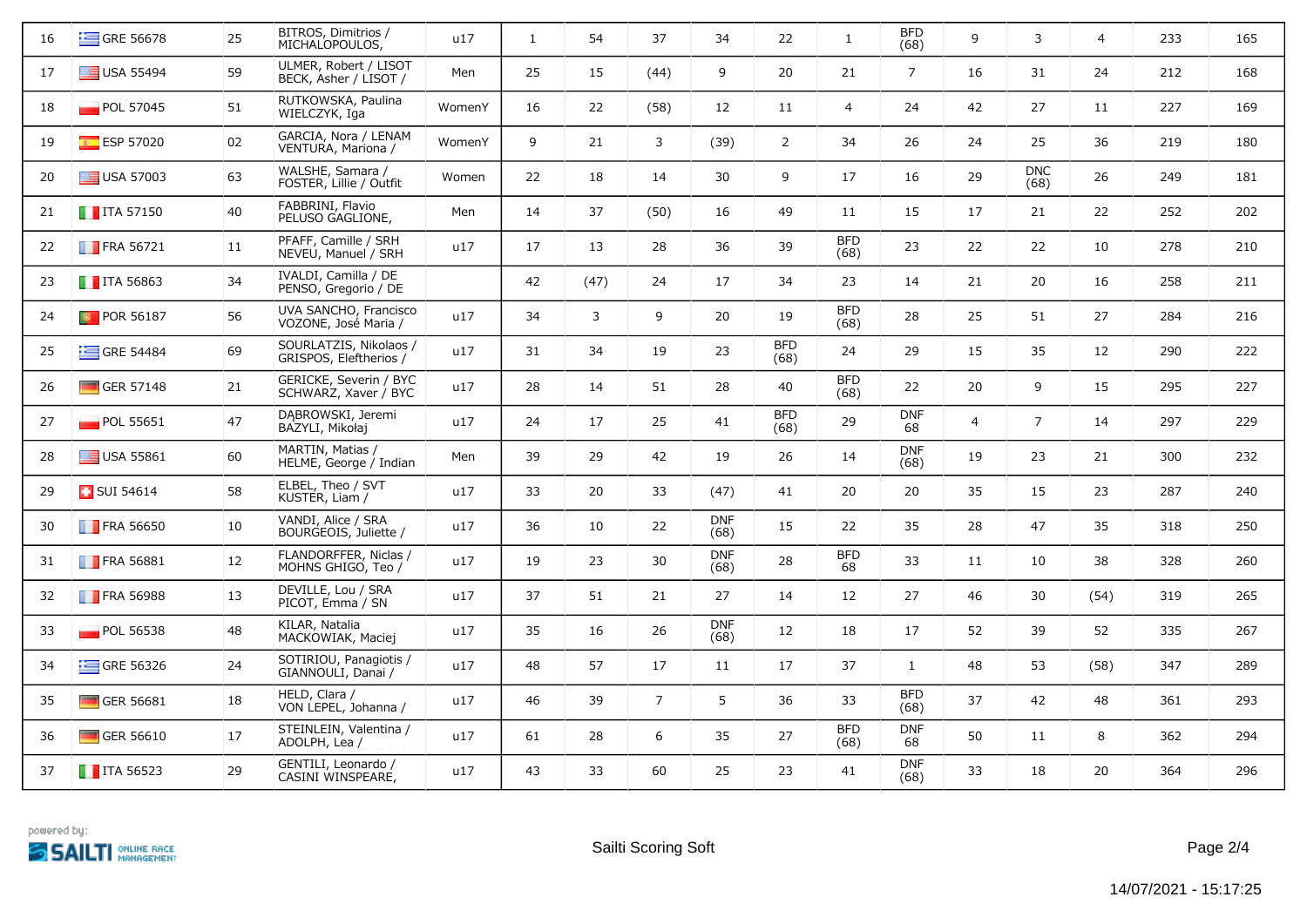| 38 | $\blacksquare$ ITA 56873  | 35 | SCHULTZE, Giulia<br>VICHI, Andrea             | u14   | 32 | (50)               | 40 | 50                 | 3                  | 30                 | 25                 | 39               | 44 | 45                  | 358    | 308    |
|----|---------------------------|----|-----------------------------------------------|-------|----|--------------------|----|--------------------|--------------------|--------------------|--------------------|------------------|----|---------------------|--------|--------|
| 39 | <b>D</b> POR 54638        | 53 | DE SOUSA CAMACHO,<br>DUARTE SILVA RIBEIRO     | u17   | 50 | 36                 | 32 | 48                 | 16                 | 25                 | <b>DNF</b><br>(68) | 32               | 34 | 39                  | 380    | 312    |
| 40 | $\blacksquare$ ITA 56564  | 30 | BOSSI, Alessandro<br>CIAVATTA, Achille        | Men   | 38 | 30                 | 29 | 24                 | 21                 | <b>BFD</b><br>(68) | 36                 | 60               | 45 | 42                  | 393    | 325    |
| 41 | $\blacksquare$ ITA 56727  | 32 | GUARDIGLI, Giacomo<br>RICCI, Lorenzo          | Men   | 29 | 25                 | 23 | 38                 | 50                 | <b>BFD</b><br>(68) | <b>DNF</b><br>68   | 45               | 32 | 19                  | 397    | 329    |
| 42 | $\frac{1}{200}$ GBR 55242 | 14 | GEORGE, Harry /<br>BRAUND, Arlo / Oxford      | u17   | 30 | 40                 | 34 | 26                 | 52                 | 40                 | <b>DNF</b><br>(68) | 43               | 37 | 28                  | 398    | 330    |
| 43 | $\blacksquare$ ITA 56373  | 28 | DE SANTIS, Greta<br>MALTAGLIATI, Flavia       | u15   | 40 | 38                 | 54 | 32                 | 38                 | 36                 | <b>DNF</b><br>(68) | 51               | 12 | 33                  | 402    | 334    |
| 44 | POL 56856                 | 49 | SCHMIDT, Pola<br>KOSOBUCKI, Tymon             |       | 41 | 53                 | 45 | 40                 | 32                 | 31                 | <b>BFD</b><br>(68) | 55               | 43 | 37                  | 445    | 377    |
| 45 | $\equiv$ GRE 54359        | 22 | MELISSARATOS, Nikitas<br>TZOUVARAS, Apostolos | u17   | 27 | 59                 | 27 | 43                 | 45                 | <b>BFD</b><br>(68) | <b>BFD</b><br>68   | 36               | 26 | 51                  | 450    | 382    |
| 46 | POL 55569                 | 73 | SZCZUKOWSKI, Jeremi<br>PIETRZAK, Jakub        | u17   | 60 | 49                 | 38 | 21                 | 47                 | 26                 | <b>DNF</b><br>(68) | 44               | 40 | <b>DNC</b><br>68    | 461    | 393    |
| 47 | $\blacksquare$ ITA 56893  | 36 | AQUILA, Aurora<br>SCHULTZE, Flavia            | Women | 53 | 41                 | 48 | 37                 | 48                 | 39                 | 31                 | (59)             | 52 | <b>RDG</b><br>45.44 | 453.44 | 394.44 |
| 48 | $\blacksquare$ ITA 56892  | 27 | CINCOTTI, Anna<br>BRAGAGLIO, Vittoria         | Women | 44 | 42                 | 61 | <b>DNF</b><br>(68) | 55                 | <b>BFD</b><br>68   | 21                 | 26               | 54 | 32                  | 471    | 403    |
| 49 | <b>D</b> POR 52379        | 52 | LEITE, Katharina / Clube<br>CRUZ, Mafalda     | u17   | 63 | <b>DNC</b><br>(68) | 31 | <b>UFD</b><br>68   | 43                 | 27                 | 30                 | 38               | 38 | <b>DNC</b><br>68    | 474    | 406    |
| 50 | $\Box$ GER 55251          | 16 | TILLMANN, Sofie / DYC<br>MÜLDERS, Caterina /  | u17   | 45 | 32                 | 35 | <b>UFD</b><br>(68) | <b>BFD</b><br>68   | <b>BFD</b><br>68   | <b>DNF</b><br>68   | 34               | 29 | 29                  | 476    | 408    |
| 51 | $\blacksquare$ ITA 56565  | 31 | TIRI, Maria Ludovica<br>GALLO, Martina        | Women | 55 | 45                 | 55 | 29                 | 42                 | 44                 | <b>DNF</b><br>(68) | 30               | 62 | 47                  | 477    | 409    |
| 52 | $\blacksquare$ ITA 57073  | 39 | PASTORINO, Ludovica<br>PASTORINO, Bianca      | Women | 52 | 58                 | 41 | <b>DNF</b><br>(68) | 31                 | 42                 | 32                 | 57               | 56 | 44                  | 481    | 413    |
| 53 | $\blacksquare$ FRA 54722  | 08 | RAMONDA, Tiphaine /<br>NOGARET, Angele /      | u17   | 54 | 44                 | 43 | 31                 | 56                 | 43                 | <b>DNF</b><br>(68) | 47               | 57 | 43                  | 486    | 418    |
| 54 | $\equiv$ USA 56536        | 62 | SNYDER, Cort / Outfit<br>GRAINGER, Owen /     | Men   | 26 | 26                 | 62 | <b>DNF</b><br>(68) | 46                 | 35                 | <b>DNF</b><br>68   | 40               | 49 | <b>DSQ</b><br>68    | 488    | 420    |
| 55 | $\frac{1}{2}$ CRO 55332   | 01 | BILEN, Toni / JK ISTRA<br>MATULJA, Val / JK   | u17   | 58 | 56                 | 65 | <b>DNF</b><br>(68) | 37                 | 38                 | 34                 | 53               | 36 | 53                  | 498    | 430    |
| 56 | $\blacksquare$ POL 56369  | 41 | ZAMOJSKI, Jan<br>TRAFALSKI, Michał            | u17   | 23 | 27                 | 39 | <b>DNF</b><br>(68) | 33                 | <b>BFD</b><br>68   | <b>DNF</b><br>68   | 64               | 41 | <b>DNC</b><br>68    | 499    | 431    |
| 57 | $\blacksquare$ ITA 57046  | 38 | FRIGERIO, Denise<br>ROLLE, Sara               | Women | 49 | 64                 | 36 | 42                 | 29                 | 32                 | <b>DNF</b><br>(68) | <b>DNC</b><br>68 | 59 | 56                  | 503    | 435    |
| 58 | $\blacksquare$ POL 55955  | 45 | MARSZALIK, Weronika<br>KWIATKOWSKA, Amelia    | u17   | 51 | 55                 | 63 | 33                 | 44                 | 47                 | <b>DNF</b><br>(68) | 49               | 58 | 41                  | 509    | 441    |
| 59 | $\blacksquare$ POL 56370  | 50 | CZECZEK, Jakub<br>WĄSIKOWSKI, Jakub           | u17   | 56 | 52                 | 66 | 49                 | <b>BFD</b><br>(68) | 46                 | <b>DNF</b><br>68   | 41               | 48 | 57                  | 551    | 483    |